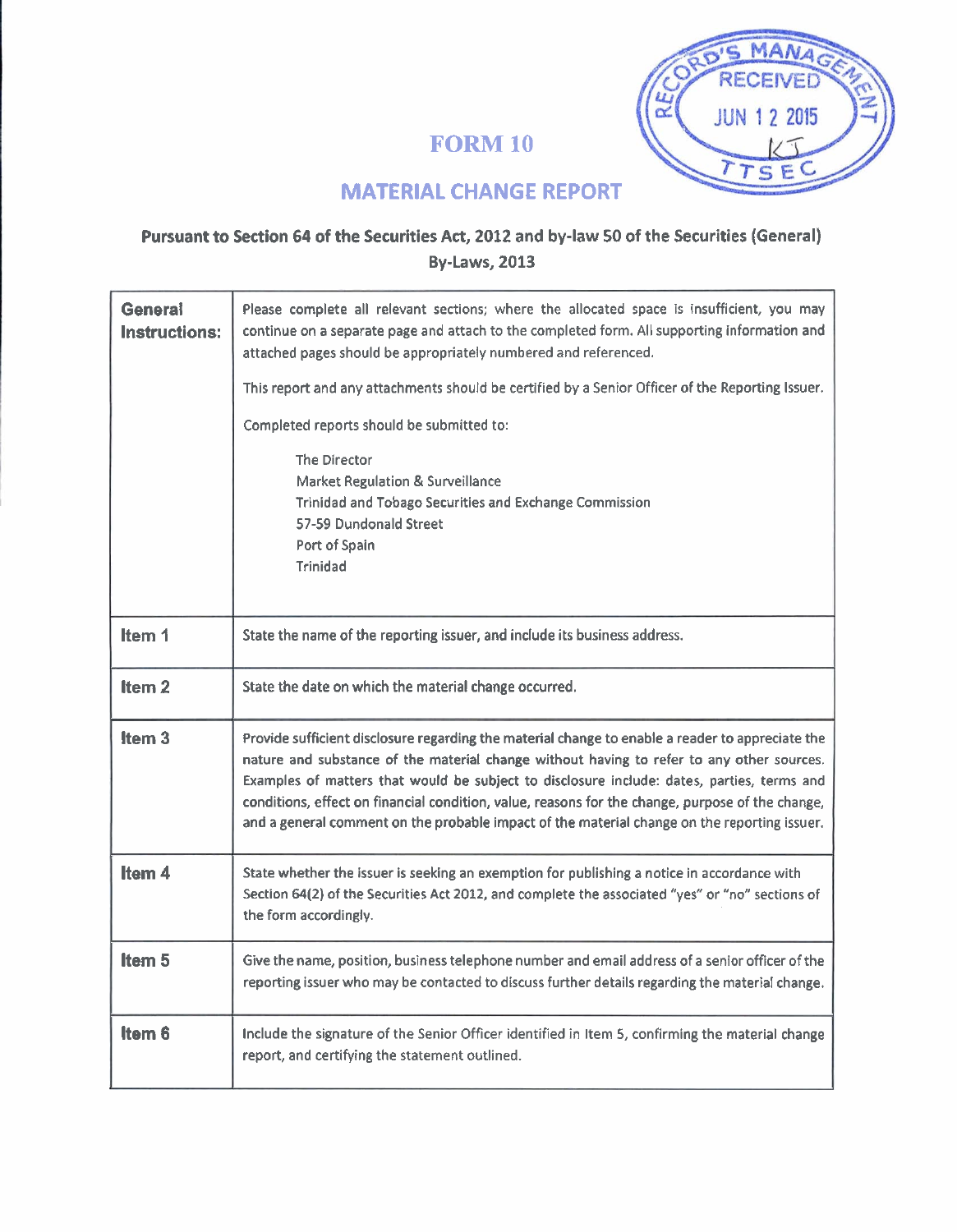

# **FORM 10**

## **MATERIAL CHANGE REPORT**

### Pursuant to section 64 of the Securities Act, 2012 and by-law 50 of the Securities (General) **By-Laws, 2013**

1. NAME OR REPORTING ISSUER



- 2. DATE OF MATERIAL CHANGE 美国 Date of material change June 8, 2015
	- 3. DESCRIPTION OF MATERIAL CHANGE

Provide a description of the material change

Mr. Joseph Toney was appointed a Director of First Citizens Asset Management Limited with effect from June 8, 2015.

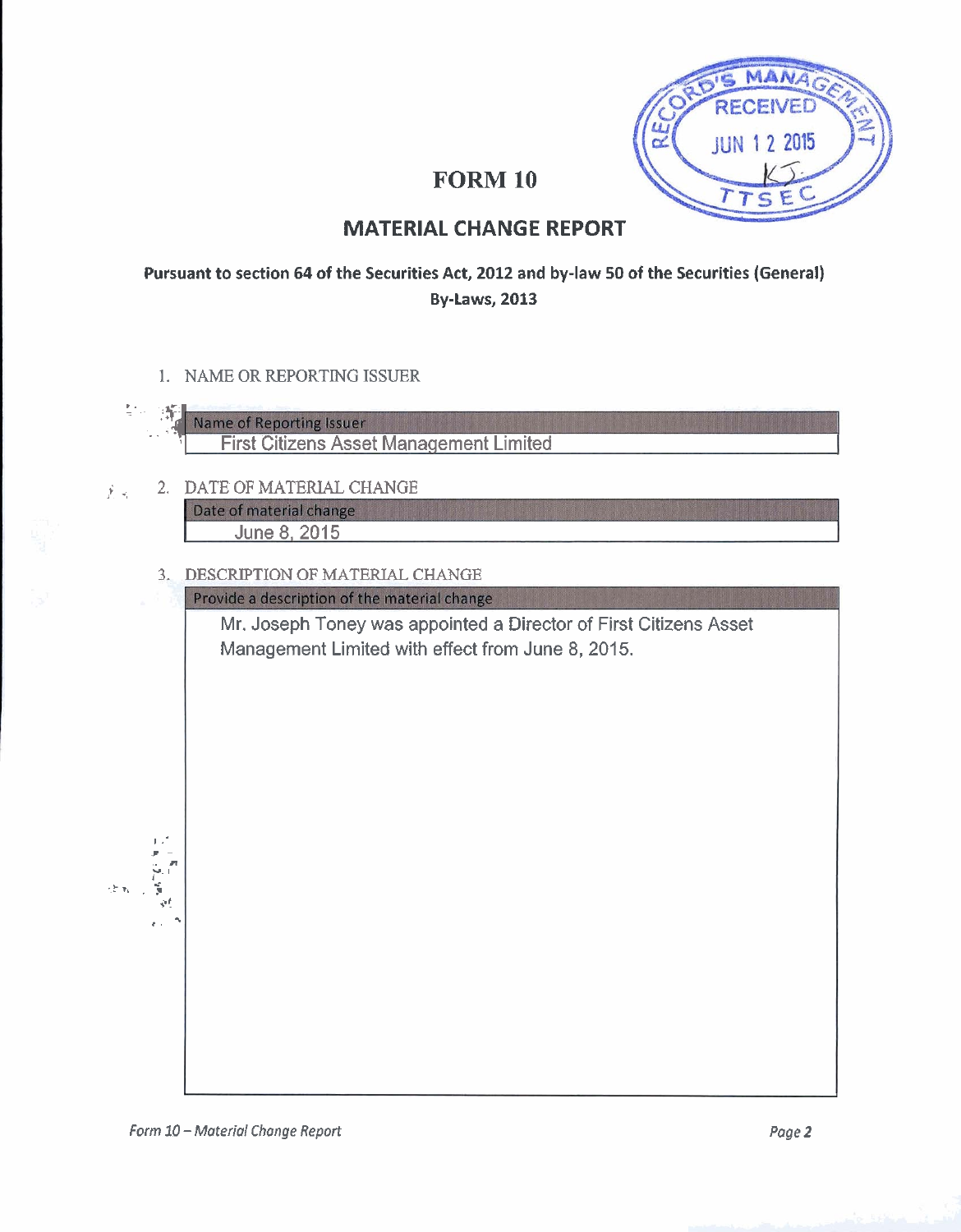## **4. DETAILS OF PUBLICATION OF MATERIAL CHANGE**

| Will you be seeking an exemption from publishing a notice in accordance with<br>section 64(2) of the Securities Act 2012? |  |
|---------------------------------------------------------------------------------------------------------------------------|--|

#### **If "No"**

 $\mu^{(2)}$ 

Proposed Date of Publication of Notice

### **5. DETAn.S OF SENIOR OFFICER**

| (dd/mmm/yyyy)                                    | June 15th, 2015                       |        |
|--------------------------------------------------|---------------------------------------|--------|
|                                                  |                                       |        |
| If "Yes"                                         |                                       |        |
| State the reasons for applying for the exemption |                                       |        |
|                                                  |                                       |        |
|                                                  |                                       |        |
|                                                  |                                       |        |
|                                                  |                                       |        |
|                                                  |                                       |        |
|                                                  |                                       |        |
|                                                  |                                       |        |
|                                                  |                                       |        |
|                                                  |                                       |        |
|                                                  |                                       |        |
|                                                  |                                       |        |
| DETAILS OF SENIOR OFFICER                        |                                       |        |
| Name (First name, Last name)                     | Lindi Ballah-Tull                     |        |
| Position in Organization                         |                                       |        |
|                                                  | <b>Head, Legal and Compliance</b>     |        |
| <b>Business Address</b>                          |                                       |        |
|                                                  | #9 Queen's Park East, Port of Spain   |        |
| Work Phone (1-xxx-xxx-xxxx)                      | 624-3178 ext 3070                     |        |
| Fax Phone(1-xxx-xxx-xxxx)                        | 621-0055                              |        |
| <b>Email Address</b>                             | lindi.ballah-tull@firstcitizenstt com |        |
|                                                  |                                       |        |
|                                                  |                                       |        |
| - Material Change Report                         |                                       | Page 3 |
|                                                  |                                       |        |